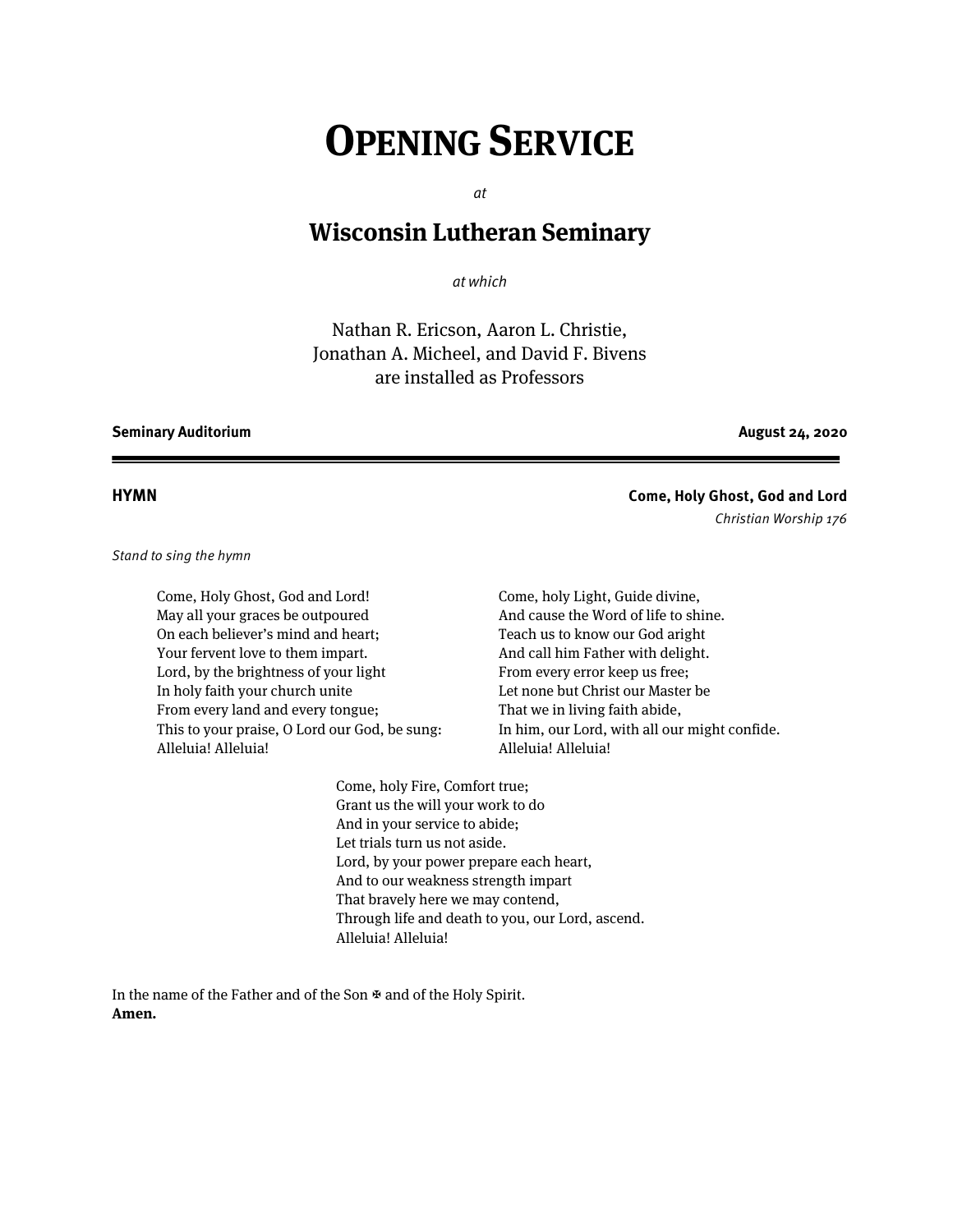#### **LITANY OF THE HOLY SPIRIT**

O Holy Spirit, who at the beginning moved upon the face of the waters: **Have mercy on us.**

O Holy Spirit, by whose inspiration holy men spoke from God: **Have mercy on us.**

O Holy Spirit, power of the highest, who overshadowed Mary: **Have mercy on us.**

O Holy Spirit, through whom the holy Child Jesus grew in wisdom: **Have mercy on us.**

O Holy Spirit, who descended like a dove and lighted on Christ our Lord at his baptism: **Have mercy on us.**

O Holy Spirit, by whom Jesus was led into the wilderness to be tempted by the devil: **Have mercy on us.**

O Holy Spirit, who on the day of Pentecost descended upon the apostles in the likeness of fiery tongues: **Have mercy on us.**

O Holy Spirit, by whom we have been brought out of darkness and error into the clear light and true knowledge of God and of his Son Jesus Christ: **Have mercy on us.**

O Holy Spirit, by whom the whole body of the Church is governed and sanctified: **Have mercy on us.**

O Holy Spirit, by whom we were born to a new life in Baptism: **Have mercy on us.**

By your life–giving power and might: **Deliver us, O Holy Spirit.**

By your all–powerful intercession: **Deliver us, O Holy Spirit.**

By your continual abiding in the Church: **Deliver us, O Holy Spirit.**

We beseech you to hear us, O Holy Spirit, that it may please you to guide your holy Church into all truth and to fill it with your love: **Hear us, O Holy Spirit.**

That we may strive to keep the unity of the Spirit in the bond of peace: **Hear us, O Holy Spirit.**

That, as we live in the Spirit, we may also walk in the Spirit: **Hear us, O Holy Spirit.**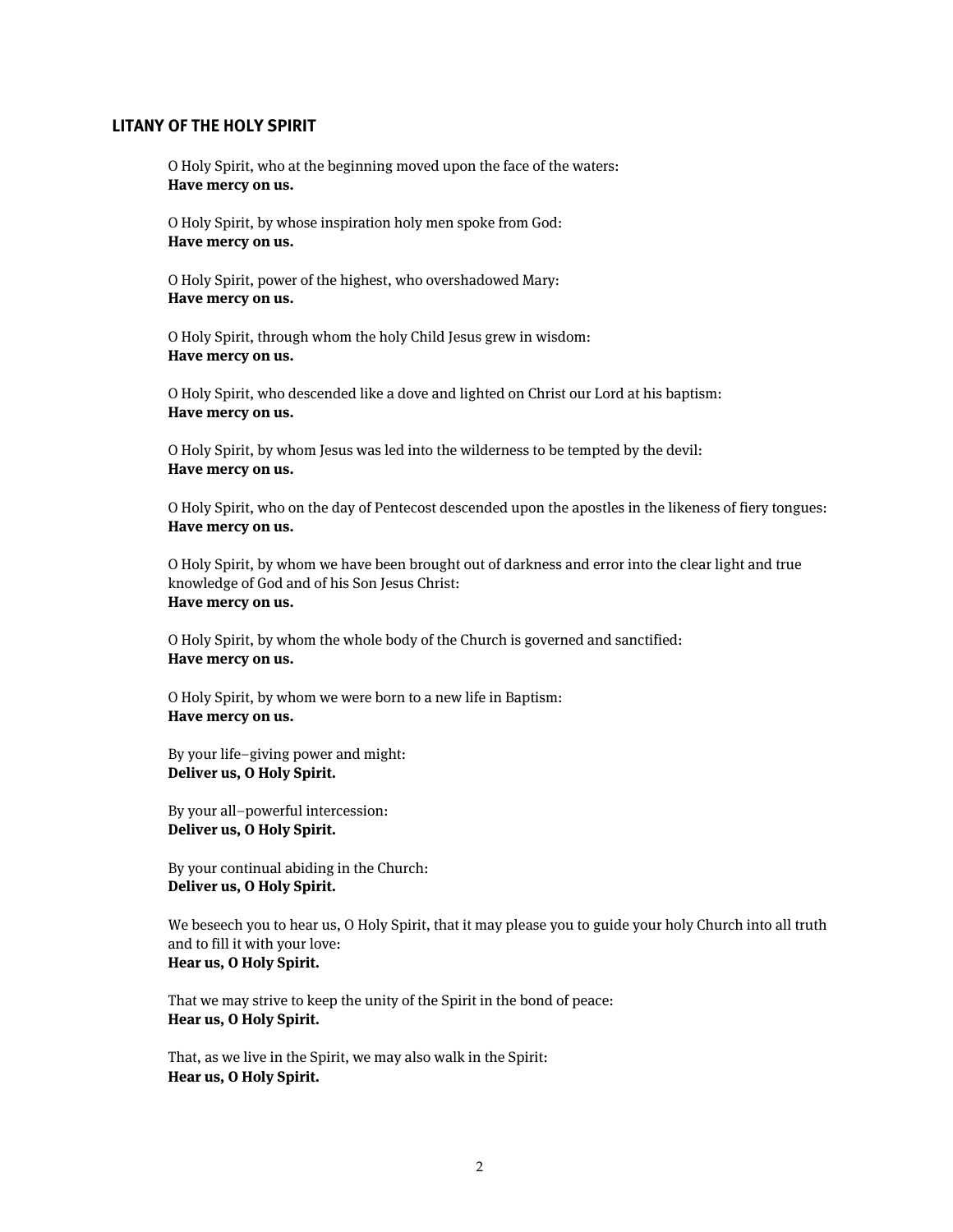That we may grow in grace and in the knowledge of our Lord and Savior Jesus Christ: **Hear us, O Holy Spirit.**

That we may be filled with your sevenfold gift: the spirit of wisdom and understanding, the spirit of counsel and power, the spirit of knowledge and reverence that delights in fearing the Lord: **Hear us, O Holy Spirit.**

That we may ever be mindful of that solemn account which for ourselves and others we must one day give at the judgment seat of Christ: **Hear us, O Holy Spirit.**

O Holy Spirit, Lord and Giver of life: **We beseech you to hear us.**

All sing:

O Holy Spirit, enter in and in our hearts your work begin, Your dwelling place now make us. Sun of the soul, O Light divine, around and in us brightly shine, To joy and gladness wake us. Hear us, cheer us by your teaching; let our preaching and our labor Praise you, Lord, and serve our neighbor.

The Lord be with you. **And also with you.**

#### **PRAYER OF THE DAY**

Let us pray.

Almighty and everlasting God, by whose Spirit the whole body of your faithful people is governed and sanctified, receive our prayers which we bring to you for all members of your holy Church, that in their vocation and ministry they may truly and devoutly serve you; through our Lord and Savior Jesus Christ, who lives and reigns with you in the unity of the Spirit, one God, now and forever.

**Amen.**

Be seated

**FIRST READING 1 Kings 19:9–21** With the Lord's strength sustaining him, Elijah invites Elisha to follow.

Following the reading:

The Word of the Lord. **Thanks be to God.**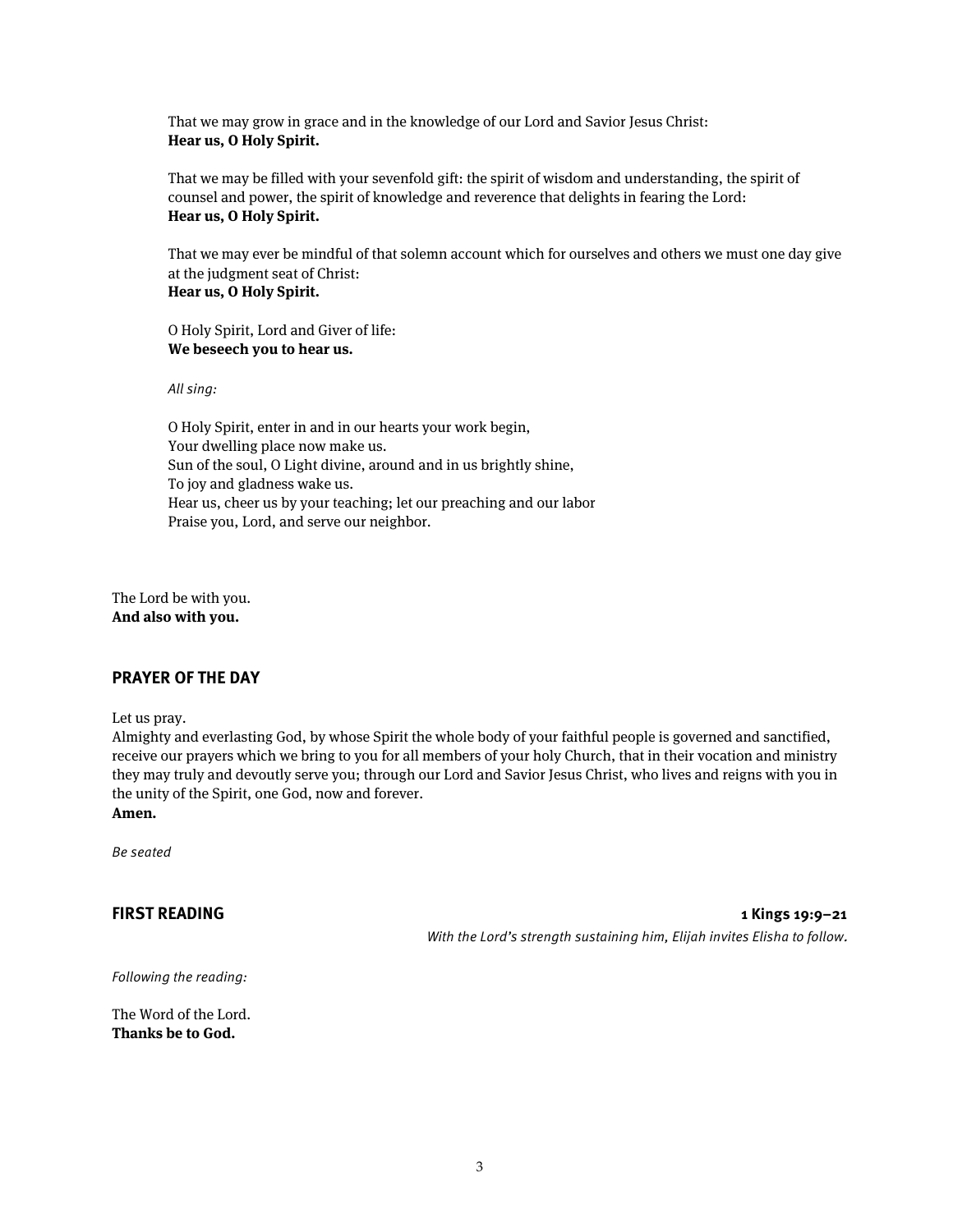The cantors sing the refrain. All repeat the refrain and sing it again as indicated.



The cantors sing the psalm

My people, hear my / teaching; listen to the words / of my mouth. I will utter hidden things, things / from of old things our ancestors have / told us.

We will not hide them from their de-/scendants; we will tell the next gener-/ation the praiseworthy deeds / of the Lord, his power, and the wonders / he has done.

Refrain

He decreed statutes for / Jacob and established the law in / Israel, which he commanded our / ancestors to teach their / children,

so the next generation would know them, even the children yet / to be born, and they in turn would tell their / children. Then they would put their / trust in God and would not forget his deeds but would keep / his commands.

Glory be to the Father and / to the Son and to the Holy / Spirit, as it was in the be-/ginning, is now, and will be forever. / Amen.

Refrain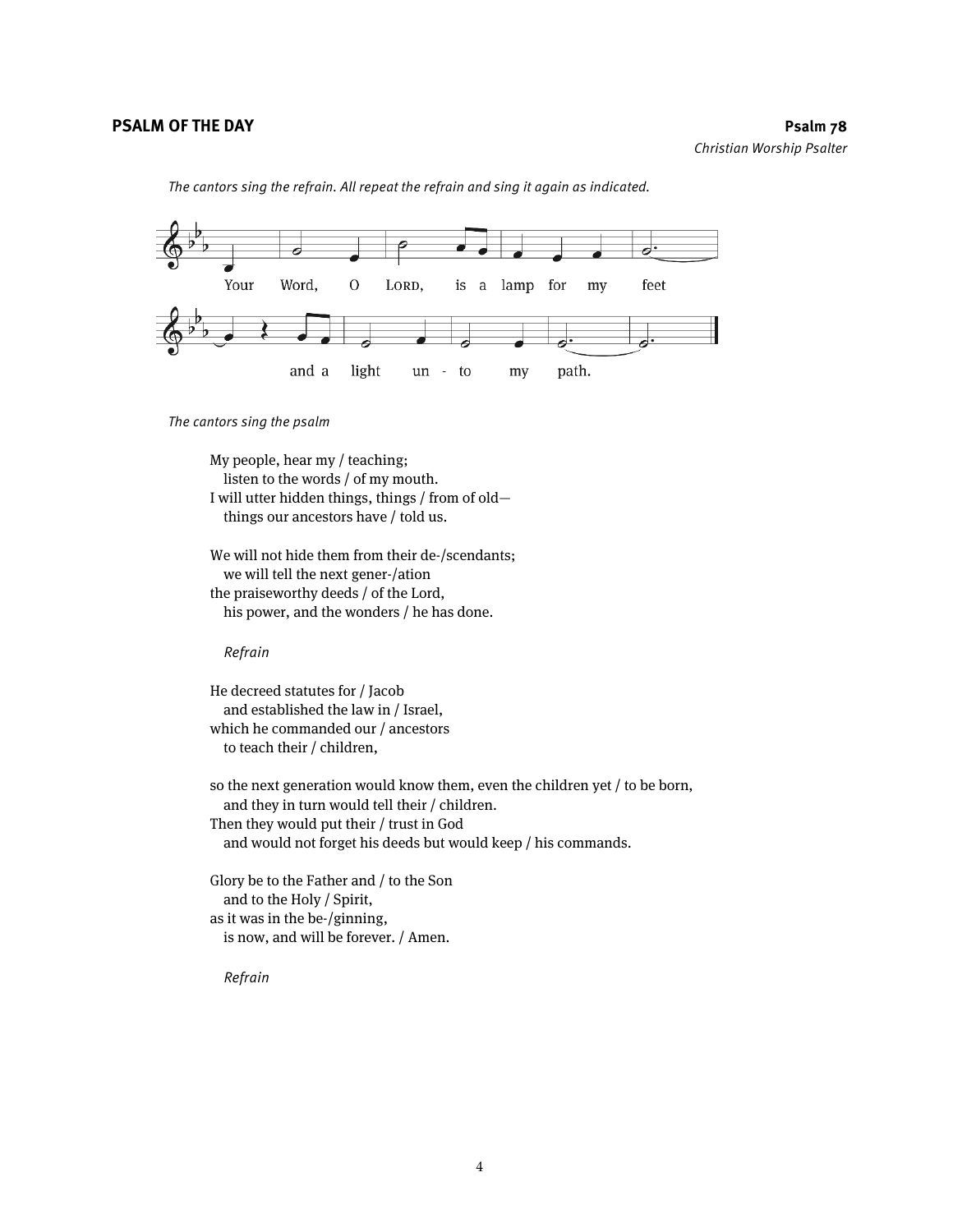Following the reading:

The Word of the Lord. **Thanks be to God.**

Stand to acclaim the Gospel

#### **GOSPEL ACCLAMATION**

Sing the refrain with the cantors



The cantors sings the Verse of the Day:

The harvest is plentiful but the workers are few. Ask the Lord of the harvest, therefore, to send out workers into his harvest field.

Repeat the refrain

**GOSPEL Mark 6:30–34** In his compassion Jesus taught those who followed him.

After the Gospel: The Gospel of the Lord. **Praise be to you, O Christ.**

Be seated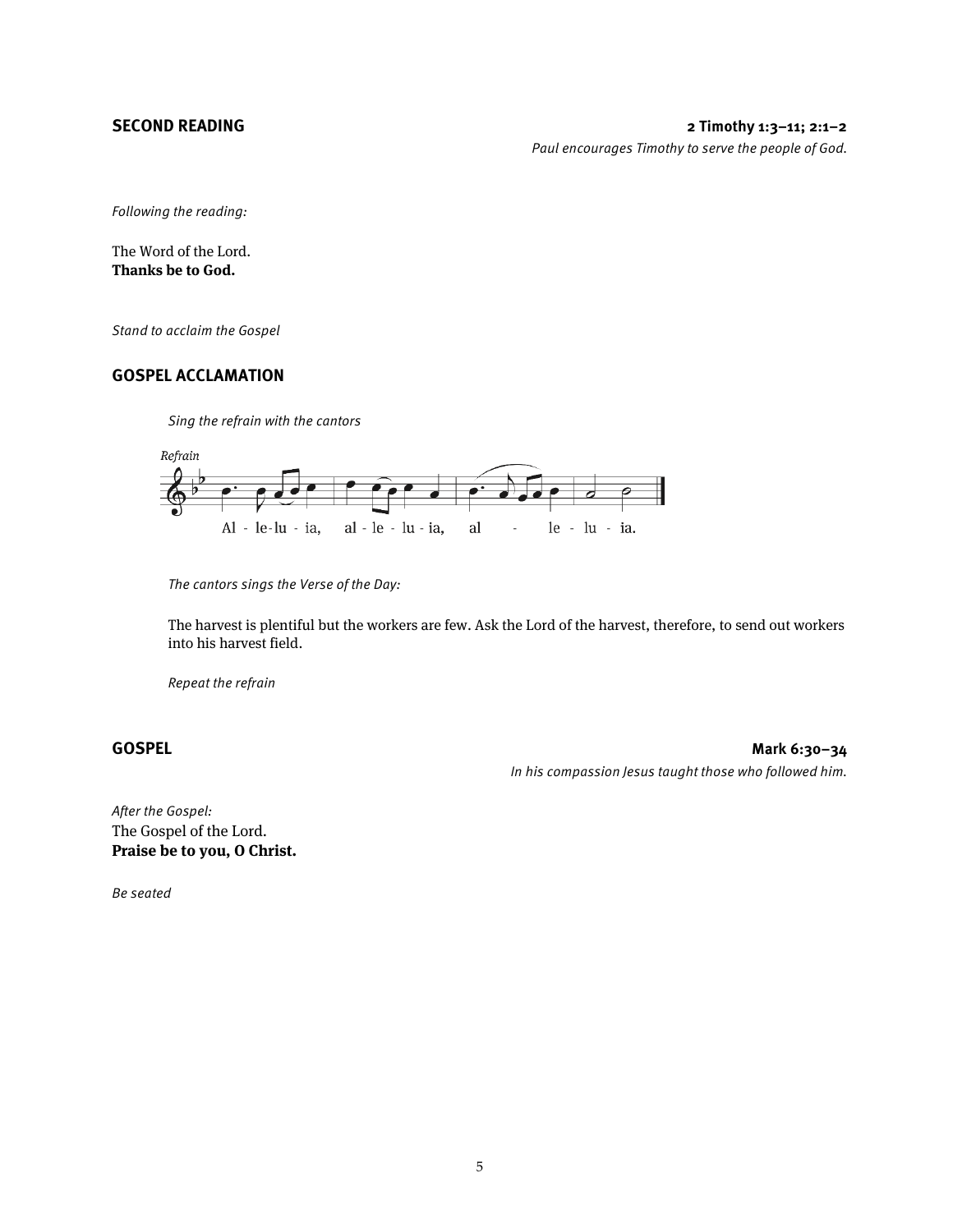#### **HYMN My God Will Never Leave Me**

Christian Worship 418



**SERMON 1 Kings 19:9–21**

The class that gets you ready for the day you're ready to quit.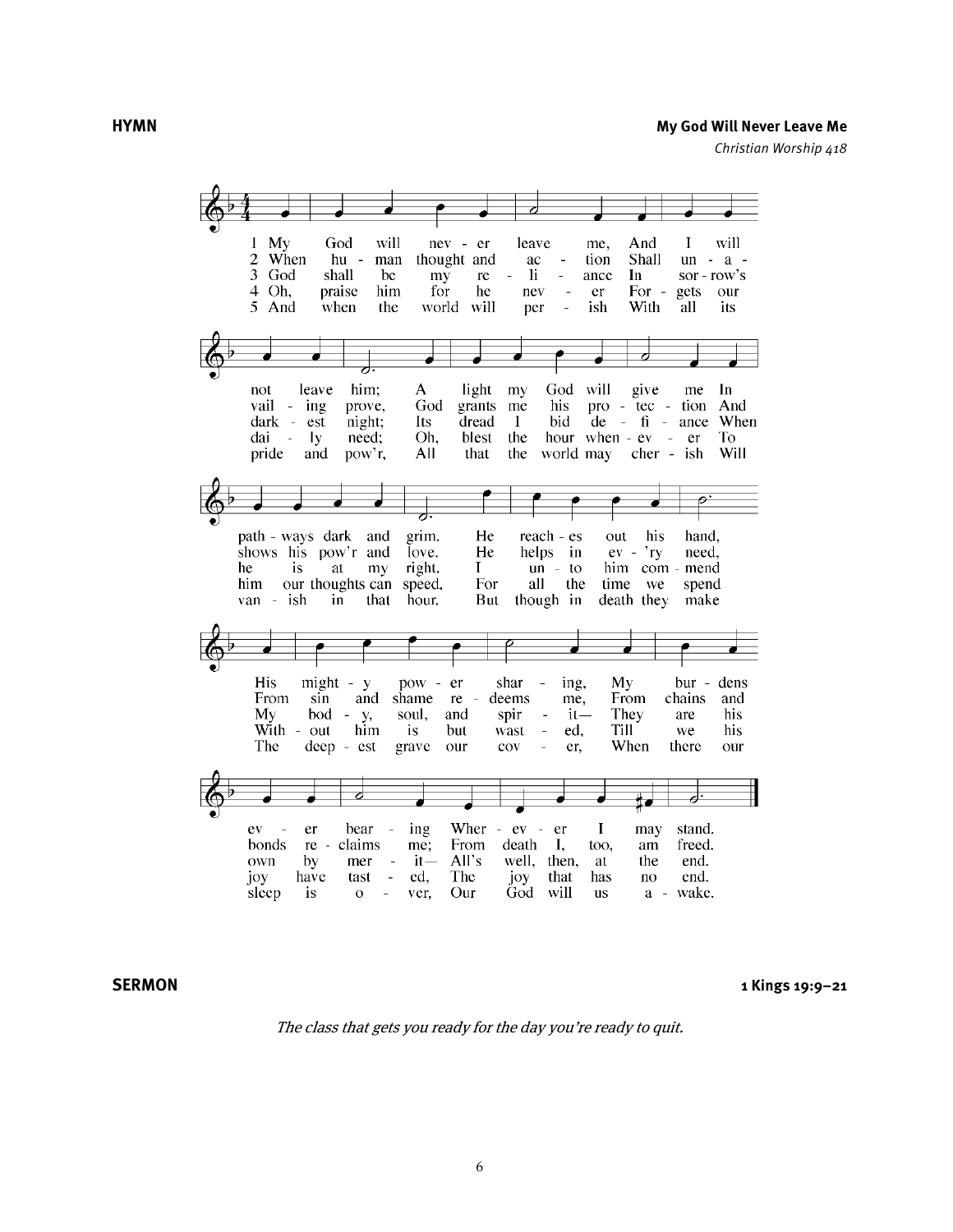#### **APOSTLES' CREED**

**I believe in God, the Father almighty, maker of heaven and earth.**

**I believe in Jesus Christ, his only Son, our Lord, who was conceived by the Holy Spirit, born of the virgin Mary, suffered under Pontius Pilate, was crucified, died, and was buried. He descended into hell. The third day he rose again from the dead. He ascended into heaven and is seated at the right hand of God the Father almighty. From there he will come to judge the living and the dead.**

**I believe in the Holy Spirit, the holy Christian Church, the communion of saints, the forgiveness of sins, the resurrection of the body, and the life everlasting. Amen.**

Be seated

### **HYMN Preserve Your Word, O Savior** Christian Worship 289

Preserve your Word, O Savior, To us this latter day, And let your kingdom flourish; Enlarge your Church, we pray. Oh, keep our faith from failing; Keep hope's bright star aglow. Let nothing turn us from you While wand'ring here below.

Preserve your Word and preaching, The truth that makes us whole, The mirror of your glory, The pow'r that saves the soul. Oh, may this living water, This spring of heav'nly grace, Sustain us while here living Until we see your face.

#### **RITE OF INSTALLATION**

**Nathan R. Ericson**

Library Director and Director of Educational Technology **Education** 

**Jonathan A. Micheel**

Homiletics and Church History

**Aaron L. Christie** Worship and Homiletics Dean of Chapel

**David F. Bivens** New Testament and Homiletics

Stand at the invitation of the minister

### **PRAYER OF THE CHURCH**

O God of truth and love, always calling us to loftier understanding and deeper wisdom, we seek your will and implore your grace for all who share the life of this seminary, knowing that unless you build among us, we who teach and learn will labor in vain.

Silence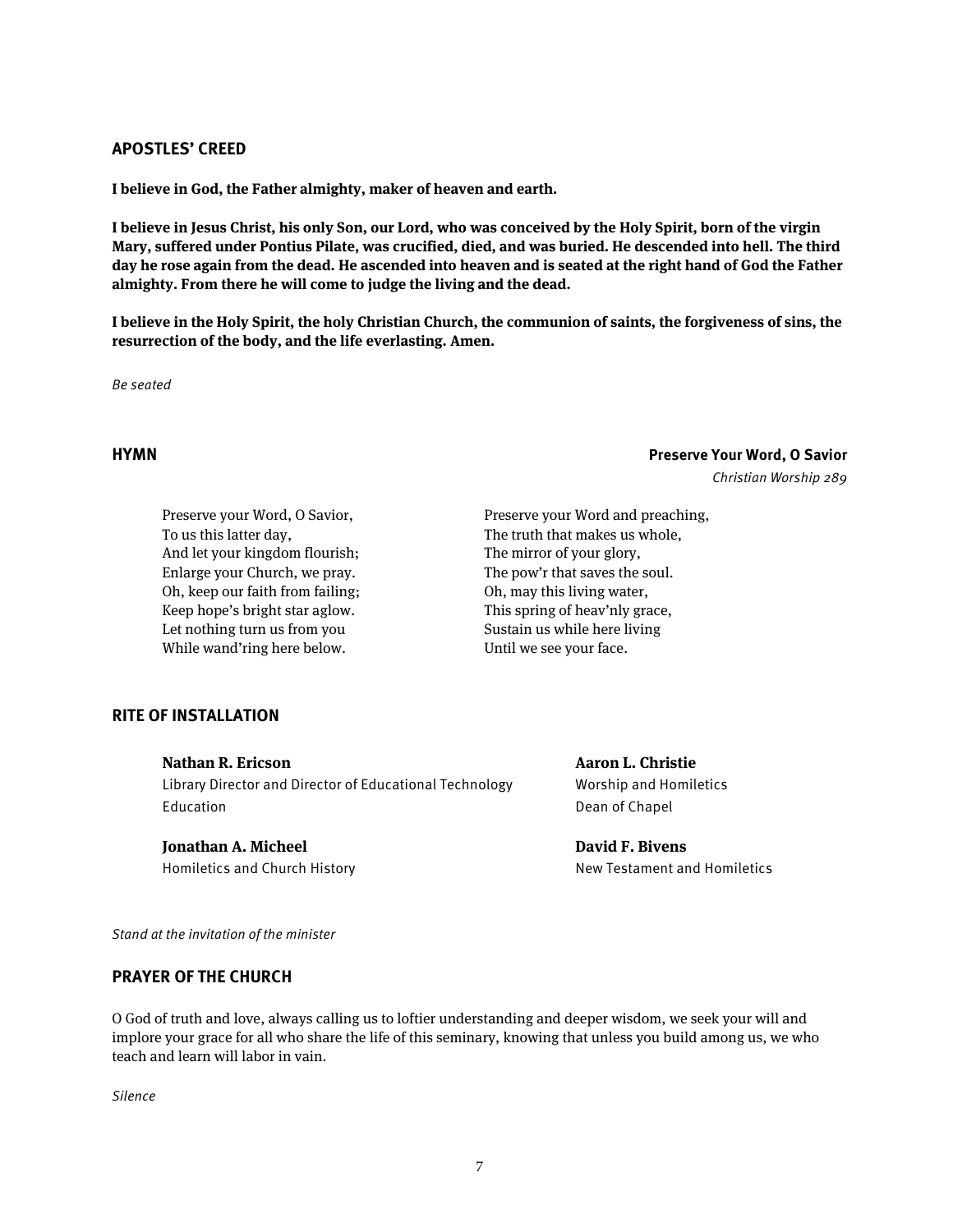For the men who teach here that with a love for your gospel and for all your people they may together bring fire and vision to our common task, knowing their own fields, yet eager to relate them to all others; persistent in their academic demands, yet seeing each student as a child of God; prepared to teach not only by great learning but also by child-like faith in you, their God:

#### **In them and in us, O God, kindle your saving truth.**

For Professor Ericson, Professor Christie, Professor Micheel and Professor Bivens, that they may find joy in the new ministries set before them and faithfully entrust to their students the truths they have heard from you; that they and their families may find happiness and contentment on this lovely hill: **In them and in us, O God, kindle your saving truth.**

For those who attend to business and finance, for boards that govern our doings, and development officers who encourage gifts of love, that their concern may be not only budgets and buildings, but the men who are here roused to serve you and your Church:

#### **In them and in us, O God, kindle your saving truth.**

For janitors and secretaries, for cooks and keepers of the grounds, for those who prepare our food and wash our dishes, and for the many other workers and suppliers whose faithfulness serves our common good: **In them and in us, O God, kindle your saving truth.**

For parents and those who give gifts for student assistance, who send and support seminary students, that they may not desire for them more income or social acceptance or glory for family or donor, but rather that they grow in intelligence, maturity, and devotion for service to Christ:

## **In them and in us, O God, kindle your saving truth.**

For the students themselves, that their confusion may be brief, their perspective constantly enlarged, and their minds and spirits alert to all that chapel and classroom, library and fieldwork can mean in their lives and ministry: **In them and in us, O God, kindle your saving truth.**

For all who are dealing with health concerns during these uncommon days and especially for those who are struggling with disease, discomfort and fear, that they may rest in the shadow of your love and find contentment in your perfect will:

#### **In them and in us, O God, kindle your saving truth.**

For those who are working to keep us safe, for those searching for cures and issuing guidelines, and for those struggling to bear the burden of love for others, that they may find in your all-encompassing compassion a model for their thoughts, words and actions:

#### **In them and in us, O God, kindle your saving truth.**

For all in this community of learning and service, that they may realize the Holy Spirit is leading them into all truth and may grasp your intention for all their effort and striving. **In them and in us, O God, kindle your saving truth.**

#### **LORD'S PRAYER**

**Our Father in heaven, hallowed be your name, your kingdom come, your will be done on earth as in heaven. Give us today our daily bread. Forgive us our sins, as we forgive those who sin against us. Lead us not into temptation but deliver us from evil. For the kingdom, the power, and the glory are yours now and forever. Amen.**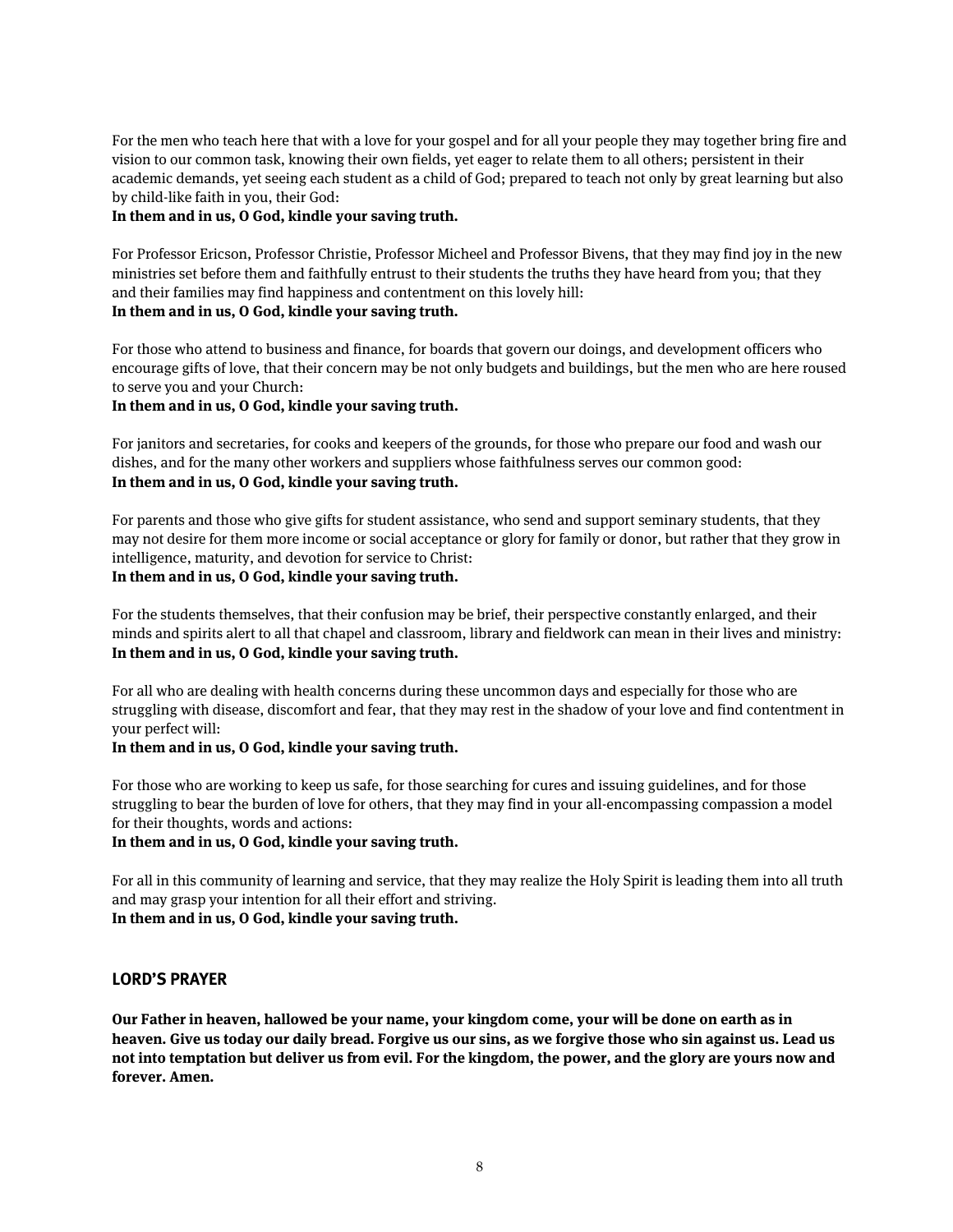#### **BLESSING**

The Lord bless you and keep you. The Lord make his face shine on you and be gracious to you. The Lord look on you with favor and give you peace. **Amen.**

Remain standing for the hymn

### **HYMN Dear Lord, to Your True Servants Give**

Christian Worship 542

Dear Lord, to your true servants give The grace to you alone to live. Set free from sin to serve you, Lord, They go to share your living Word, The gospel message to proclaim That all may know your saving name. They gladly go at your command To spread your Word o'er sea and land. Be with them, Lord, and make them strong To heal sin's ills, to right the wrong. Your rule is over wind and wave, And mighty is your arm to save.

When all their labor seems in vain, Revive their sinking hopes again; And when success crowns what they do, Oh, keep them humble, Lord, and true Until before your judgment seat They lay their trophies at your feet.

Be seated following the hymn

# **Serving at Worship**

| <b>Presiding Minister</b>                        | <b>Prof. Earle D. Treptow</b>                 |
|--------------------------------------------------|-----------------------------------------------|
|                                                  | President of the seminary                     |
| Preacher                                         | Pastor Jonathan P. Bauer                      |
|                                                  | Good News Lutheran Church                     |
|                                                  | Mt. Horeb, WI                                 |
| <b>Installing Minister</b>                       | Pastor Jonathan E. Scharf                     |
|                                                  | Chairman of the Governing Board               |
|                                                  | Abiding Grace Lutheran Church                 |
|                                                  | Covington, GA                                 |
| <b>Assisting Ministers</b>                       |                                               |
| Pastor Kurt Lueneburg, <i>Ixonia</i> , <i>WI</i> | <b>Pastor Douglas Tomhave, Lake Mills, WI</b> |
| <b>Prof. em. Forrest Bivens, Greendale, WI</b>   | Pastor Eric Roecker, Menomonee Falls, WI      |
| <b>Organist</b>                                  | Prof. em. James P. Tiefel                     |
|                                                  | Meguon, WI                                    |
| Cantors                                          | <b>Christian Willick and Joshua Frailing</b>  |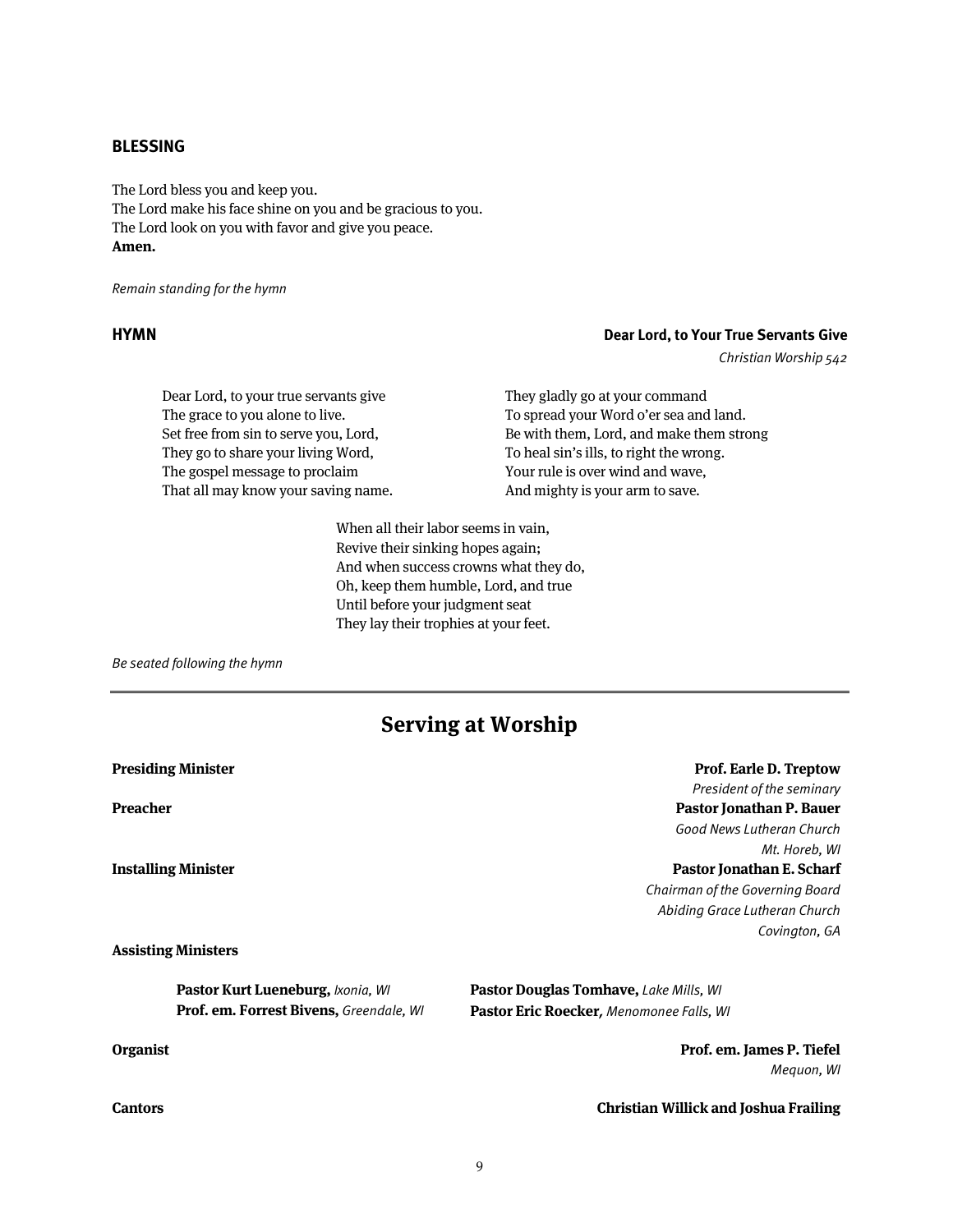### **David Forrest Bivens**

David Forrest Bivens was born December 27, 1976, in San Jose, CA, to Forrest and Sue Bivens. He became a child of God in baptism on January 9, 1977, at Mount Calvary Lutheran Church in San Jose, where his father served as pastor. His father accepted a call to St. Paul's Lutheran Church in Saginaw, MI, when David was a boy, and it was there that he grew up, attended Lutheran elementary school and was confirmed in the Christian faith in 1991. David received his training for the pastoral ministry at Michigan Lutheran Seminary (1991-95), Martin Luther College (1995-99) and Wisconsin Lutheran Seminary (1999-2003). He served his vicar year at Prince of Peace Lutheran Church in Salt Lake City, UT.

Prof. Bivens has served as a missionary to Brazil in Gravatai, Rio Grande do Sul (2003-09) and as pastor of Christ the Lord Lutheran Church in Houston and Divine Savior Lutheran Church in Sienna, TX (2009-20). Divine Savior began as a second campus of Christ the Lord and officially became a separate daughter congregation in 2018. Prof. Bivens has also served our synod as chairman of the Administrative Committee for African Missions since 2017.

David met his future wife, Brandi Fauver, when they were classmates at Michigan Lutheran Seminary. They were married June 23, 2000, at Brandi's home church, St. Bartholomew's Lutheran Church in Kawkawlin, MI. Brandi is also a 1999 graduate of MLC and has taught in WELS schools in Utah, Milwaukee, and Houston. She taught English as a foreign language during their time in Brazil. She will be teaching second grade this coming year at Salem Lutheran School in Milwaukee. The Bivenses have been blessed with three daughters: Hannah, age 15; Callie, age 13; and Noelle, age 10.

### **Aaron Lee Christie**

Aaron Lee Christie was born March 3, 1971, in Bay City, MI, to Roger and Diane Christie. He was born again in baptism at Holy Trinity Catholic Church in Bay City on May 2, 1971. He received his confirmation instruction at St. John's Evangelical Lutheran Church in Bay City and his training for pastoral ministry at Michigan Lutheran Seminary (1985-89), Northwestern College (1989-93), and Wisconsin Lutheran Seminary (1993-97). He served his vicar year at St. Matthew's Lutheran Church in Benton Harbor, MI. After his ordination he also received a Master of Church Music degree from Concordia University here in Mequon.

Prof. Christie has served as pastor of Faith Lutheran Church in Antioch, IL (1997-2010) and Trinity Lutheran Church in Waukesha, WI (2010-20). He served for 14 years as district worship coordinator for the Southeastern Wisconsin District of WELS. He currently serves the synod as a member of the Commission on Worship, as the Hymnody Chairman of the WELS Hymnal Project, as a regular presenter for WELS Schools of Worship Enrichment, and as a member of WELS Institute for Worship and Outreach.

On June 4, 1994, Aaron married Kristin Paulsen of New Ulm, MN. Kristin is a 1992 graduate of Dr. Martin Luther College. She has taught at St. John's Lutheran School in Fox Lake, WI, at several public schools, and currently teaches kindergarten at Salem Lutheran School in Milwaukee. The Christies have been blessed with three children: Karl, who is a middler here at the seminary; Peter, who will enroll at the seminary in 2021; and Anna, who is enrolled at Waukesha County Technical College.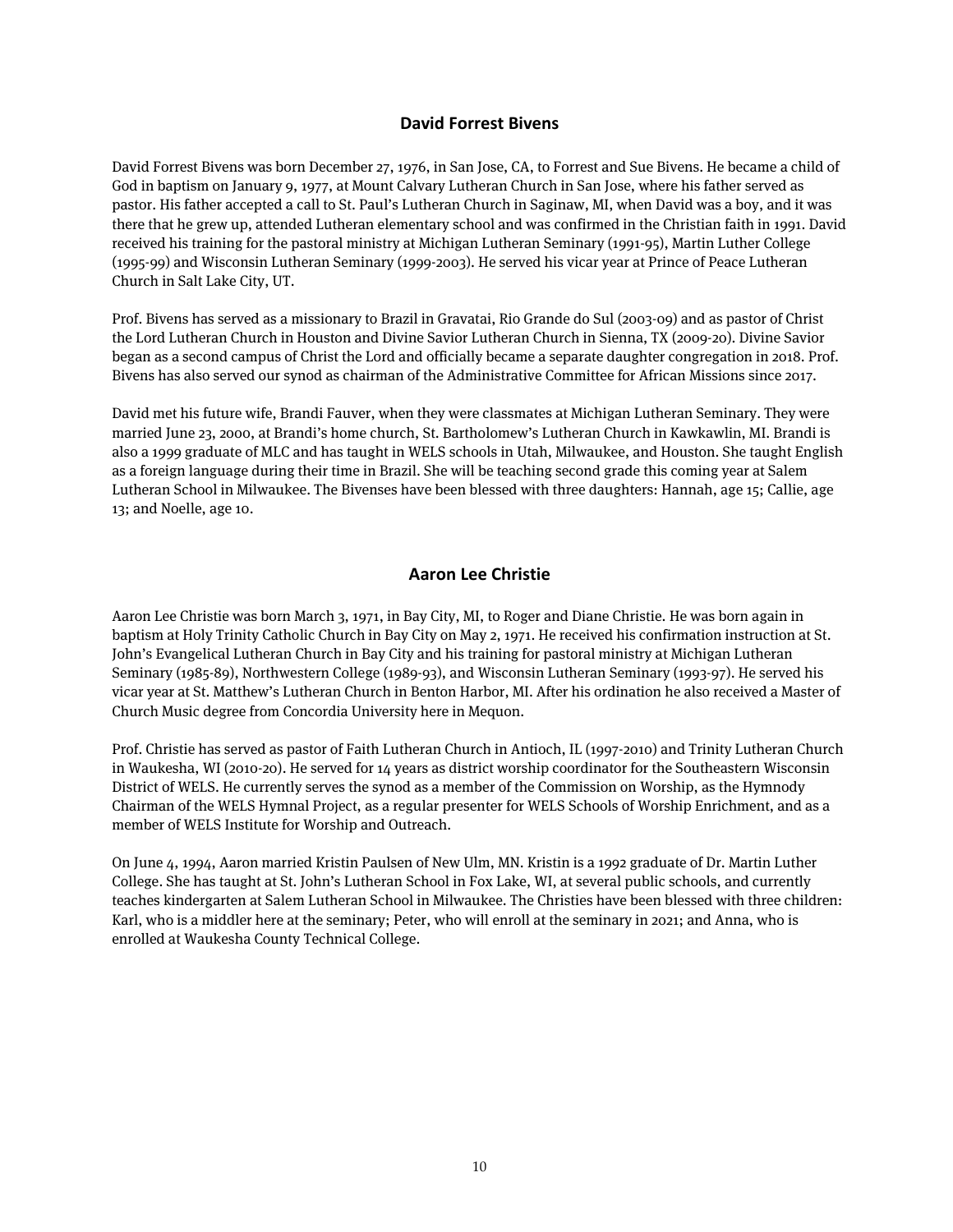### **Nathan Robert Ericson**

Nathan Robert Ericson was born February 1, 1976, in Edina, MN, to Richard and Kathryn Ericson. He became a child of God in baptism on February 22, 1976, at St. James Lutheran Church in West St. Paul, MN. He was confirmed in the Christian faith at St. Paul's Lutheran Church, Cannon Falls, MN, where he attended Lutheran elementary school. He is a graduate of St. Croix Lutheran High School (1994), Martin Luther College (1998), and Wisconsin Lutheran Seminary (2002). He served his vicar year at Redeemer Lutheran Church in Tucson, AZ.

After his ordination, Prof. Ericson served as a tutor at Martin Luther College (2002-04) and as a pastor at Martin Luther Lutheran Church in Oshkosh, WI (2004-19). He has also served as special ministries coordinator for the Northern Wisconsin District of WELS and as campus ministry pastor at UW-Oshkosh. He is currently pursuing a Master of Library and Information Science degree at UW-Milwaukee.

On June 27, 2004, Nathan married Joanna Siegler of La Crosse, WI. Joanna is a music educator who was the director of bands at Minnesota Valley Lutheran High School from 1999-2004. Since that time, she has conducted her own private music studio. The Ericsons have been blessed with three daughters: Ellie, age 14; Ginny, age 11; and Emma, age 9.

### **Jonathan Andrew Micheel**

Jonathan Andrew Micheel was born September 23, 1972, in Seward, NE, to Virgil and Mary Micheel. He was born again in baptism at St. Paul's Lutheran Church in Gresham, NE, on October 1, 1972. He was confirmed in the Christian faith at St. Mark's Lutheran Church in Watertown, WI, in 1986. He received his training for the pastoral ministry at Northwestern Preparatory School (1986-90), Northwestern College (1990-94), and Wisconsin Lutheran Seminary (1994-98). He served his vicar year at St. Matthew's Lutheran Church in Benton Harbor, MI.

After his ordination, Prof. Micheel served as pastor at St. Peter's Lutheran Church in Modesto, CA and Prince of Peace Lutheran Church in Salt Lake City, UT. He has also served as district worship coordinator for the Nebraska District of WELS, circuit pastor for the Western Slope Circuit of that district and currently serves on the Hymnal Project Executive Committee and as chairman of the Hymnal Project Rites Committee.

On July 6, 1996, Jon married Cheryl Leach of Milwaukee. Cheryl is a graduate of Wisconsin Lutheran College, with a degree in math education. The Micheels have been blessed with four children: Emma, who is a teacher in West Jordan, UT; Sophia, who is taking a year off of college this year to work; Ezekiel, a freshman at Wisconsin Lutheran College; and Noah, a sophomore at Kettle Moraine Lutheran High School.